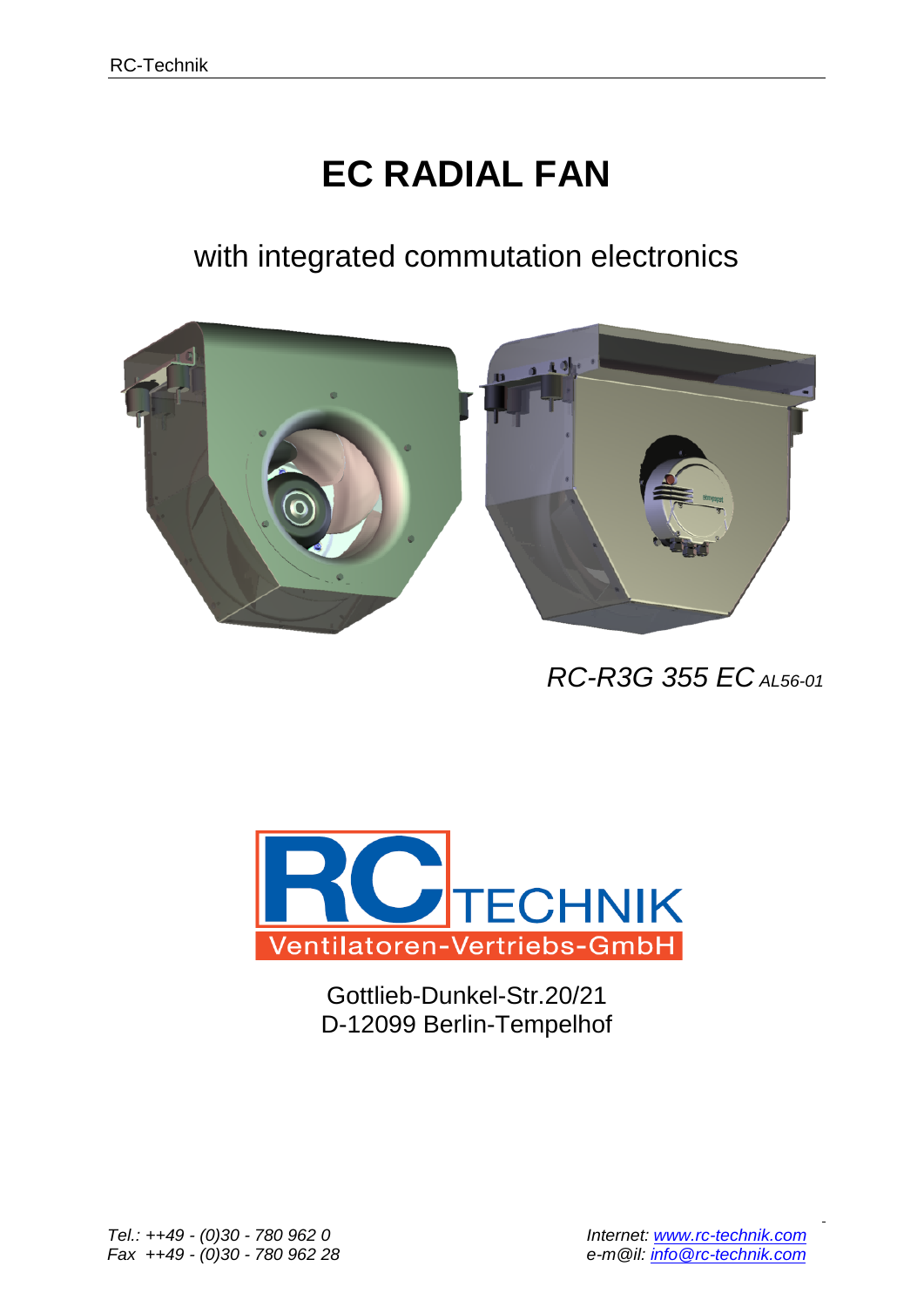Product: Radial fan RC-R3G 355 EC Al 56-01, single-inlet

*Item-No.:* RC-R3G 355

| Technical data/     |                                                |                                                                   |  |  |  |  |  |  |
|---------------------|------------------------------------------------|-------------------------------------------------------------------|--|--|--|--|--|--|
| <b>Description:</b> | Nominal voltage                                | 3~400 V AC                                                        |  |  |  |  |  |  |
|                     | Voltage range                                  | 3~380-480 V AC                                                    |  |  |  |  |  |  |
|                     | Frequency                                      | 50/60 Hz +/- 8 %                                                  |  |  |  |  |  |  |
|                     | Max. power consumption                         | 0.94 kW                                                           |  |  |  |  |  |  |
|                     | Max. starting current                          | 2 A                                                               |  |  |  |  |  |  |
|                     | Volume flow                                    | see performance curve                                             |  |  |  |  |  |  |
|                     | Static pressure increase                       | see performance curve                                             |  |  |  |  |  |  |
|                     | Operating point                                | 1800 m <sup>3</sup> /h at 750-800 Pa                              |  |  |  |  |  |  |
|                     | Rated speed                                    | 2215 min <sup>-1</sup>                                            |  |  |  |  |  |  |
|                     | Motor protection type                          | IP 54 according to EN 60529                                       |  |  |  |  |  |  |
|                     | Insulation class                               | F                                                                 |  |  |  |  |  |  |
|                     | Operating temperature                          | $-25+60 °C$                                                       |  |  |  |  |  |  |
|                     | Weight                                         | 25 kg                                                             |  |  |  |  |  |  |
|                     | Motor construction type                        | EC motor                                                          |  |  |  |  |  |  |
|                     | Motor                                          | M3G112EA                                                          |  |  |  |  |  |  |
|                     | <b>Bearing</b>                                 | maintenance-free ball bearings                                    |  |  |  |  |  |  |
|                     | Expected service life                          | 40,000 hours of operation                                         |  |  |  |  |  |  |
|                     | Motor material                                 | electronic casing: die-cast aluminium                             |  |  |  |  |  |  |
|                     |                                                | rotor: lacquered black                                            |  |  |  |  |  |  |
|                     | Impeller material                              | aluminium sheet, laser-welded                                     |  |  |  |  |  |  |
|                     |                                                | 6 impeller blades                                                 |  |  |  |  |  |  |
|                     | Casing material                                | sheet steel A2, colour-coated RAL7022                             |  |  |  |  |  |  |
|                     | Inlet cone material                            | sendzimir-galvanized sheet steel                                  |  |  |  |  |  |  |
|                     | <b>Electrical connection</b>                   | via terminal strip and cable connection                           |  |  |  |  |  |  |
|                     | Certifications                                 | UL, CSA, VDE, CE, CCC, GOST                                       |  |  |  |  |  |  |
|                     | <b>EMC</b>                                     | interference emission acc. to EN 61000-6-3                        |  |  |  |  |  |  |
|                     |                                                | immunity to interference acc. to                                  |  |  |  |  |  |  |
|                     |                                                | EN 61000-6-2                                                      |  |  |  |  |  |  |
|                     |                                                | harmonic effects acc. to EN 61000-3-2/3                           |  |  |  |  |  |  |
|                     | Shock and vibration tests                      | according to EN 61373                                             |  |  |  |  |  |  |
|                     | <b>Protection class</b>                        | I according to EN 61800-5-1                                       |  |  |  |  |  |  |
|                     | <b>Balancing quality</b>                       | Q 6.3                                                             |  |  |  |  |  |  |
|                     | Mode of operation                              | S1 (continuous operation)                                         |  |  |  |  |  |  |
|                     | Direction of rotation                          | clockwise (viewed from rotor)                                     |  |  |  |  |  |  |
|                     | Direction of movement                          | inlet on rotor side                                               |  |  |  |  |  |  |
|                     | Mounting position                              | rotor axis horizontal                                             |  |  |  |  |  |  |
|                     | Area of application                            | railway technology                                                |  |  |  |  |  |  |
| <b>Technical</b>    |                                                |                                                                   |  |  |  |  |  |  |
| equipment:          | <b>PFC</b>                                     | passive                                                           |  |  |  |  |  |  |
|                     | PID controller                                 | integrated                                                        |  |  |  |  |  |  |
|                     | Control input                                  | 0-10 V DC / PWM                                                   |  |  |  |  |  |  |
|                     | Sensor input                                   | 0-10 V and 4-20 mA, respectively                                  |  |  |  |  |  |  |
|                     | Slave output                                   | 0-10 V max. 3 mA                                                  |  |  |  |  |  |  |
|                     | Output                                         | 20 V DC (+/- 20 %) max. 50 mA                                     |  |  |  |  |  |  |
|                     | Output                                         | 10 V DC (+ 10 %) max. 10 mA                                       |  |  |  |  |  |  |
|                     | RS485 interface                                | ebm BUS                                                           |  |  |  |  |  |  |
|                     | Overtemperature protection electronics / motor |                                                                   |  |  |  |  |  |  |
|                     |                                                | Alarm relay, motor current limit, lock-up protection, soft start, |  |  |  |  |  |  |
|                     | undervoltage and phase failure detection       |                                                                   |  |  |  |  |  |  |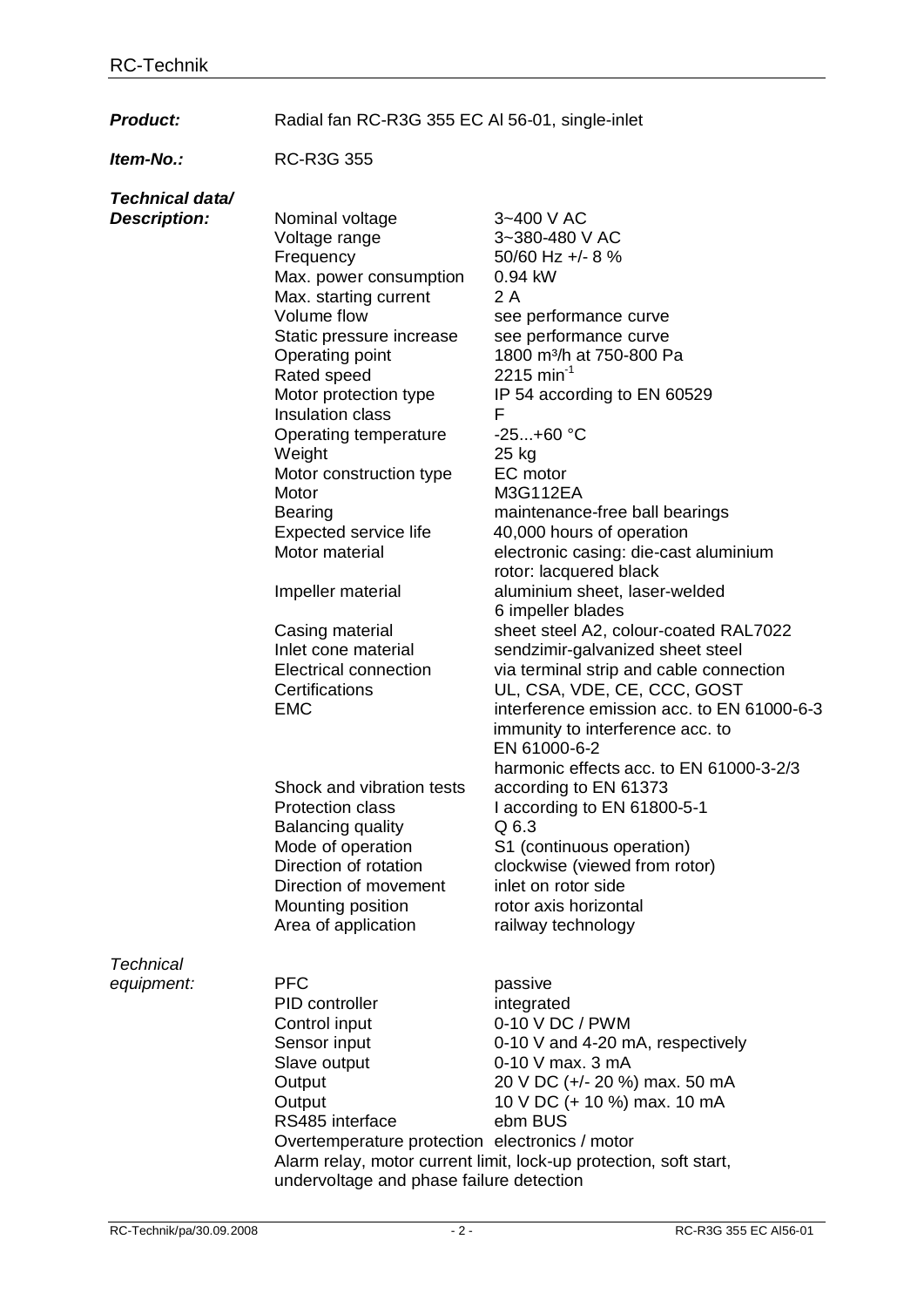## *Connection diagram:*

| KL <sub>3</sub>              |                                                                                                                                                                                                                                                                                                                                                                                                                                                                                                                                                                                                                                                   |                                  |                                   |     | KL <sub>2</sub> |         |                                                    |           | KL <sub>1</sub>        |     |     | <b>PE</b>      |     |               |  |             |              |              |  |               |  |               |  |
|------------------------------|---------------------------------------------------------------------------------------------------------------------------------------------------------------------------------------------------------------------------------------------------------------------------------------------------------------------------------------------------------------------------------------------------------------------------------------------------------------------------------------------------------------------------------------------------------------------------------------------------------------------------------------------------|----------------------------------|-----------------------------------|-----|-----------------|---------|----------------------------------------------------|-----------|------------------------|-----|-----|----------------|-----|---------------|--|-------------|--------------|--------------|--|---------------|--|---------------|--|
| $\prec$<br>w<br>$\alpha$     | മ<br>w<br>$\propto$                                                                                                                                                                                                                                                                                                                                                                                                                                                                                                                                                                                                                               | $\prec$<br>$\omega$<br>$\propto$ | m<br>RS                           | GNĐ | $0-10$ V<br>PWM | 4-20 mA | $+20V$                                             | $V$ 0 $V$ | <b>PWM</b><br>$0 - 0$  | GND | JПО | $\overline{2}$ | COM | $\frac{C}{Z}$ |  | $\mathbb Z$ | $\mathbf{r}$ | $\mathbf{C}$ |  | ш<br>$\Omega$ |  | ш<br>$\Omega$ |  |
| Clamp                        |                                                                                                                                                                                                                                                                                                                                                                                                                                                                                                                                                                                                                                                   |                                  | Connection                        |     |                 |         |                                                    |           | Configuration/Function |     |     |                |     |               |  |             |              |              |  |               |  |               |  |
| <b>PE</b><br>KL <sub>1</sub> |                                                                                                                                                                                                                                                                                                                                                                                                                                                                                                                                                                                                                                                   | L1                               | <b>PE</b><br>L3<br>L <sub>2</sub> |     |                 |         | Ground wire<br>Mains; L3<br>Mains; L2<br>Mains; L1 |           |                        |     |     |                |     |               |  |             |              |              |  |               |  |               |  |
|                              | KL <sub>2</sub><br>NC.<br>Alarm relay, NC contact in case of error<br><b>COM</b><br>Alarm relay, COMMON (2A, 250 VAC, AC1)<br>NO.<br>Alarm relay, CO contact in case of error                                                                                                                                                                                                                                                                                                                                                                                                                                                                     |                                  |                                   |     |                 |         |                                                    |           |                        |     |     |                |     |               |  |             |              |              |  |               |  |               |  |
|                              | KL <sub>3</sub><br><b>OUT</b><br>Master-Output 0-10 V max. 3mA<br><b>GND</b><br><b>GND</b><br>0-10 V / PWM<br>Control input / actual value input (impedance 100 $k\Omega$ )<br>$+10V$<br>Supply of external potentiometer, 10 VDC (+10 %) @ 10 mA<br>Supply of external sensor, 20 VDC (±20 %) @ 50 mA<br>$+20V$<br>$4-20$ mA<br>Control input / actual value input<br>0-10 V / PWM<br>Control input / actual value input<br><b>GND</b><br><b>GND</b><br><b>RSB</b><br>RS485 interface for BUS; RS B<br><b>RSA</b><br>RS485 interface for BUS; RS A<br>RS485 interface for BUS; RS B<br><b>RSB</b><br><b>RSA</b><br>RS485 interface for BUS; RS A |                                  |                                   |     |                 |         |                                                    |           |                        |     |     |                |     |               |  |             |              |              |  |               |  |               |  |

## **Particularities:** The fan (EC motor) is continuously variable through analog or digital inputs (externally by means of potentiometer, sensor or personal computer). Thus, the performance of the fan can be optimally adjusted to the respective area of application.

A master/slave operation is possible in case several fans are connected in series. Master/slave function means that a signal (actual value) from an external sensor (pressure, temperature, volume flow), is only connected to one fan (the master), which supplies the signals for the other fans (slaves) by means of its deposited setting parameters (target value), which are then controlled at the same speed as the master.

The thermal load of the ball-bearings in the motor is reduced by the high efficiency of the brushless drive, which results in a considerably increased service life of the fan.

The device is equipped with monitoring and protection functions preventing:

- Overtemperature electronics
- Overtemperature motor
- Rotor position recording failure
- Blocked rotor
- Power supply undervoltage
- Phase failure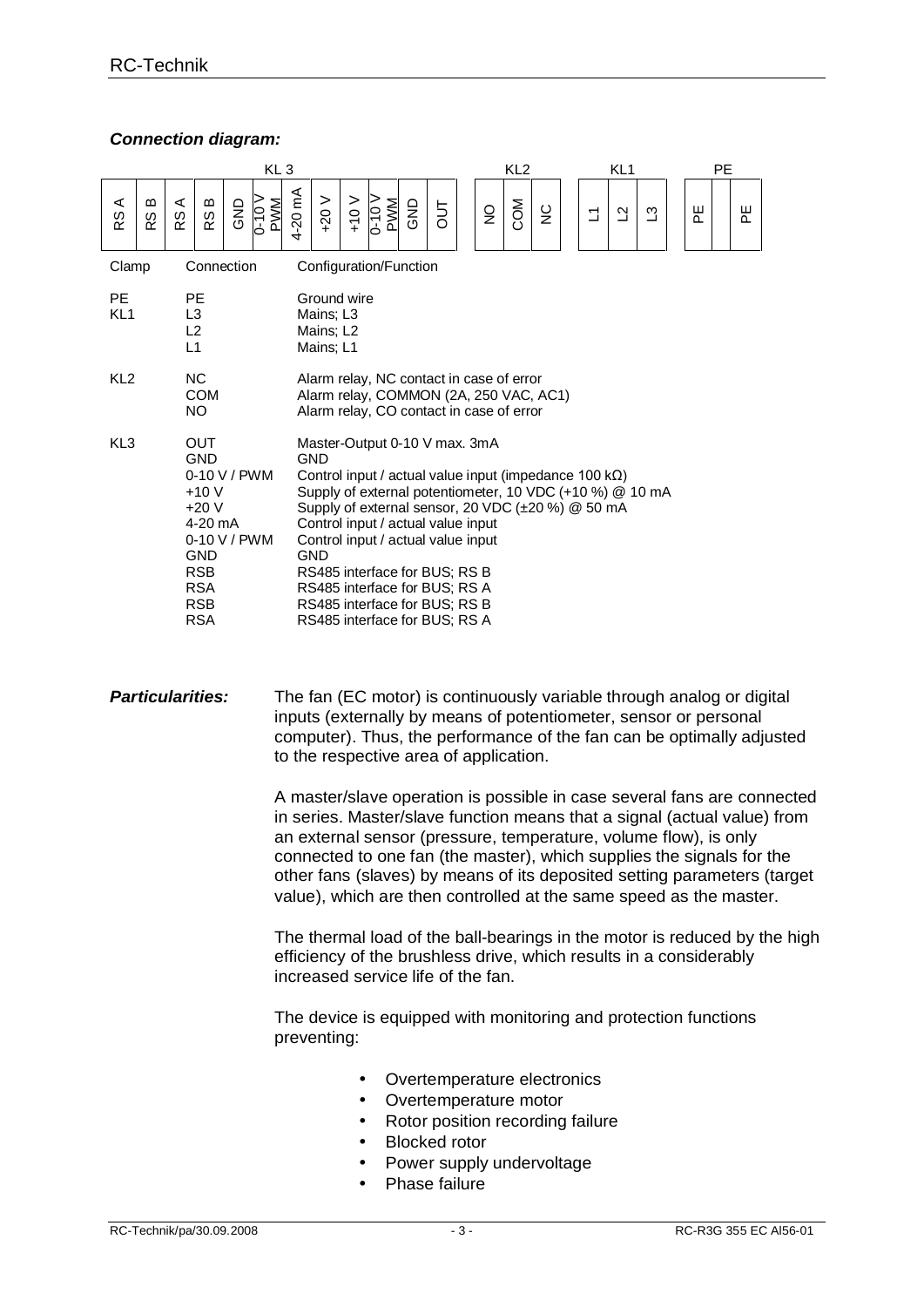

## *Performance curve: pressure over volume flow at 50/60 Hz*

|                | $n$ [min <sup>-1</sup> ] | $P_1$ [W] | l [A] | ntL [%] |
|----------------|--------------------------|-----------|-------|---------|
| 1              | 2205                     | 700       | 1.3   |         |
| $\overline{2}$ | 2215                     | 880       | 1.4   | 48      |
| 3              | 2215                     | 940       | 1.5   | 59      |
| 4              | 2215                     | 850       | 1.4   | 53      |
| 5              | 1825                     | 380       | 0.7   |         |
| 6              | 1805                     | 470       | 0.9   | 52      |
| 7              | 1790                     | 490       | 0.9   | 65      |
| 8              | 1800                     | 460       | 0.9   | 58      |
| 9              | 1335                     | 170       | 0.4   |         |
| 10             | 1315                     | 200       | 0.4   | 57      |
| 11             | 1315                     | 210       | 0.4   | 69      |
| 12             | 1310                     | 190       | 0.4   | 60      |